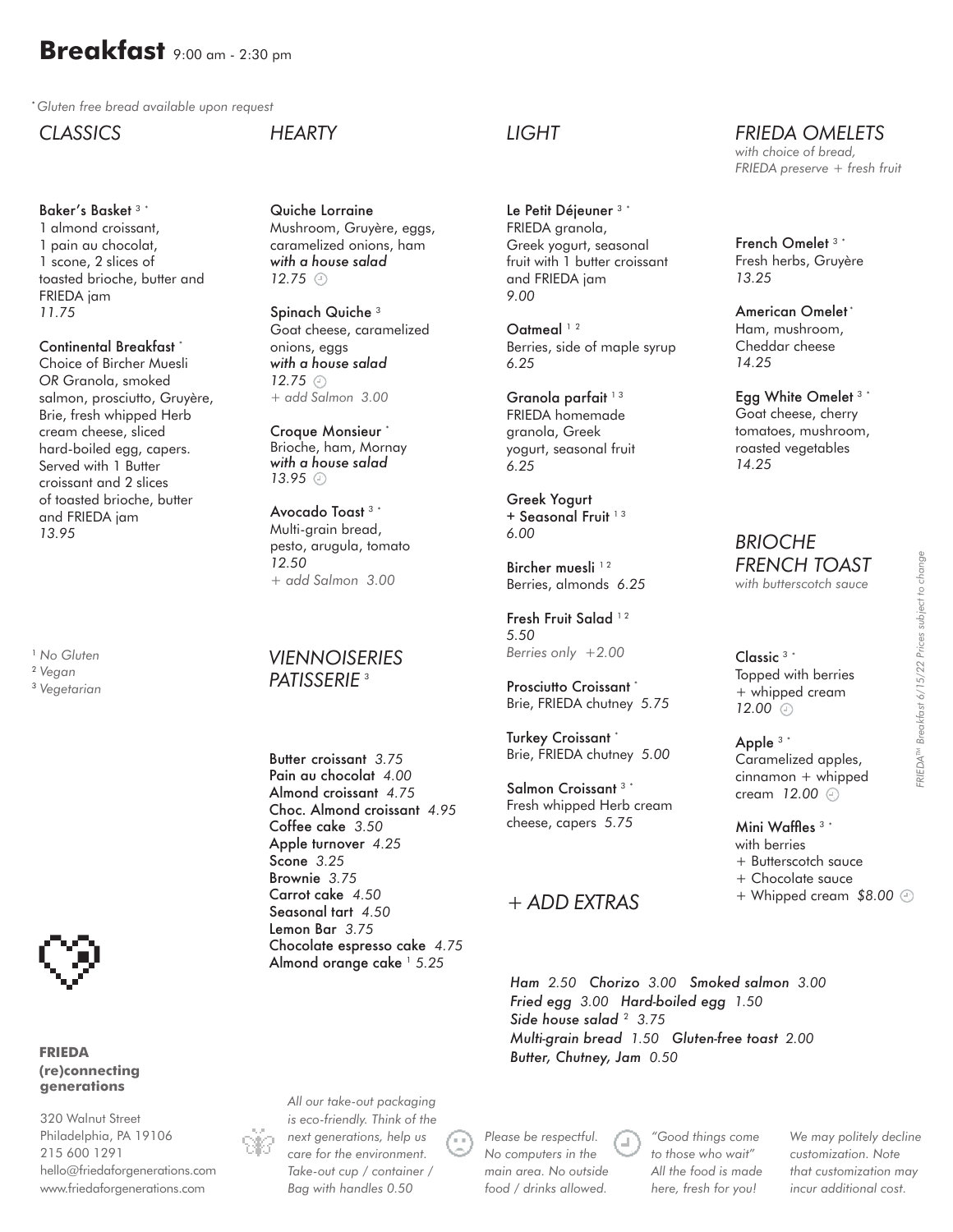\* *Gluten free bread available upon request*

*VEGAN* 

Quinoa Bowl<sup>12</sup> Avocado, arugula, roasted pecans, cherry tomatoes, cucumber, chickpeas, House vinaigrette *12.95*

Soba noodle Salad Pickled vegetables, tofu, in soy, mirin, sesame oil dressing *12.95*

Vegan Toast<sup>\*</sup> Housemade Focaccia, eggplant spread, portobello mushroom, roasted red bell peppers, arugula *12.95*



#### **FRIEDA (re)connecting generations**

320 Walnut Street Philadelphia, PA 19106 215 600 1291 hello@friedaforgenerations.com www.friedaforgenerations.com

## *SALADS*

Summer Salad<sup>13</sup> Burrata, heirloom tomato, watermelon, melon, radish, arugula, pesto *13.95 + add Prosciutto 3.00*

FRIEDA Nicoise Salad<sup>13</sup> Mixed greens, cucumber, cherry tomatoes, radish, olives, green beans, hard boiled egg, tarragon tuna salad *13.50*

Goat Cheese + Raw Beet Salad<sup>13</sup> Mixed greens, roasted pecans, cherry tomatoes, radish, cucumber, House vinaigrette *11.95*

Smoked Salmon Salad<sup>13</sup> Carrots, hard-boiled egg, capers, mixed greens, cherry tomatoes, radish, cucumber, House vinaigrette *13.95*

Waldorf Salad<sup>13</sup> Chicken, blue cheese, grapes, apples, radish, mixed greens, cherry tomatoes, cucumber, candied pecans, House vinaigrette *13.50*

Side house salad  $13$ Mixed greens, cucumber, cherry tomatoes, radish, House vinaigrette *3.75*

*All our take-out packaging* 

*Bag with handles 0.50*

## *QUICHES*

Quiche Lorraine Mushroom, Gruyère, eggs, caramelized onions, ham *with a house salad 12.75*

Spinach Quiche<sup>3</sup> Goat cheese, caramelized onions, eggs *with a house salad 12.75 + add Salmon 3.00*

## *COMBO*

1/2 Open Face Toast \* + Cup of soup *12.50* \* *Avocado and Salmon Toast +1.50*

#### *SOUPS*

Soup of the day Cup Bowl *5.75 7.25*

<sup>1</sup> *No Gluten*

<sup>2</sup> *Vegan*

<sup>3</sup> *Vegetarian*

#### *OPEN FACE TOASTS*

Short rib sandwich \* Braised short rib, horseradish aioli, pickled vegetables on a brioche bun *with a house salad 15.95*

Avocado Toast \* Multi-grain bread, pesto, arugula, tomato *12.50 + add Salmon 3.00*

Curry Chicken Salad \* Multi-grain bread, arugula, tomatoes *12.75*

Tarragon Tuna Salad \* Multi-grain bread, arugula, cherry tomatoes, hard boiled eggs, olives, Dijon mustard *12.50*

*+ ADD EXTRAS*

*Chicken 3.00 Smoked salmon 3.00 Prosciutto 3.00 Hard-boiled egg 1.50 Side house salad*<sup>2</sup> *3.75 Multi-grain bread 1.50 Gluten-free toast 2.00 Focaccia 2.00 Butter, Chutney, Jam 0.50*

*is eco-friendly. Think of the next generations, help us care for the environment. Take-out cup / container /* 

*Please be respectful. No computers in the main area. No outside food / drinks allowed.*

*"Good things come to those who wait" All the food is made here, fresh for you!*

*We may politely decline customization. Note that customization may incur additional cost.*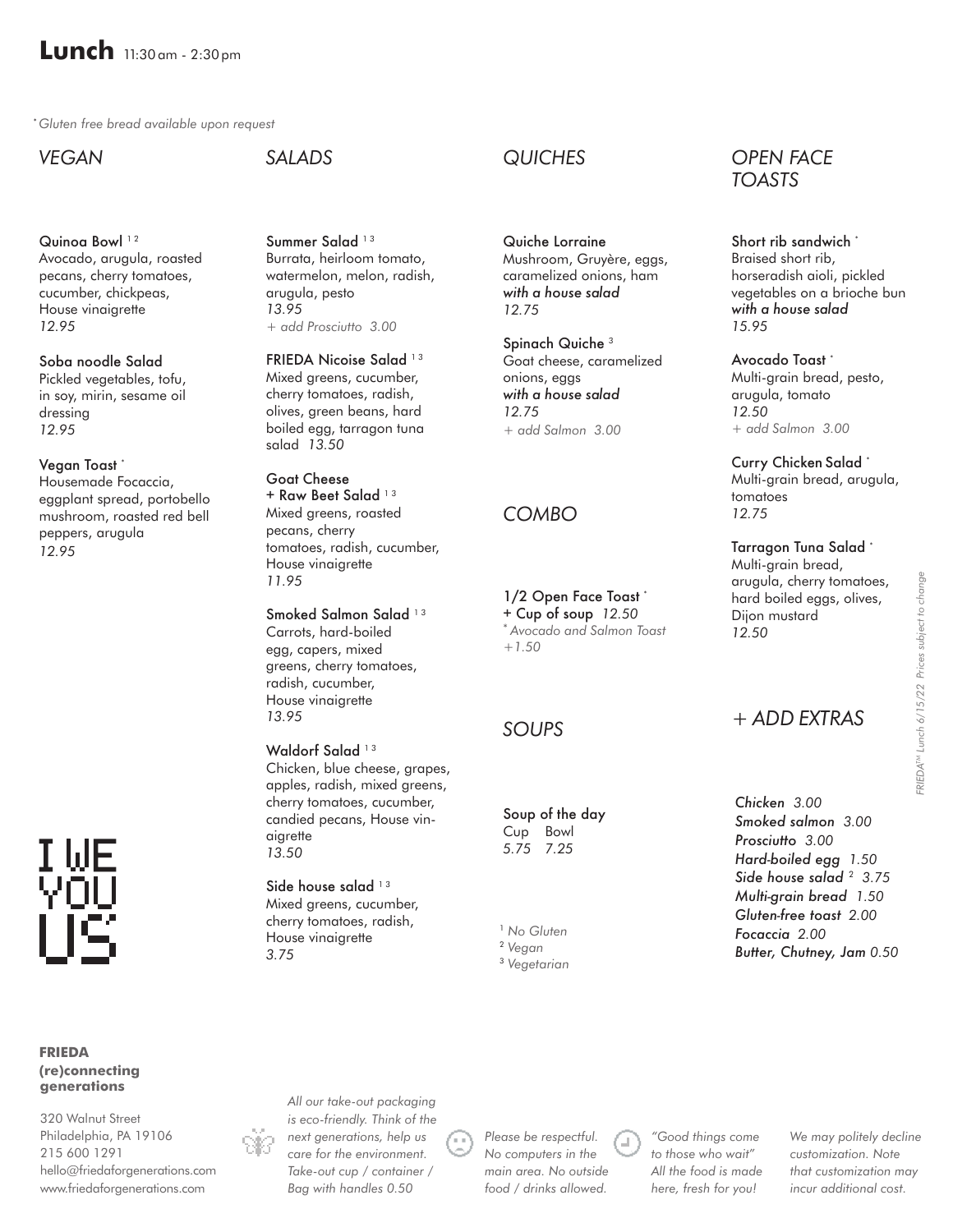# **Weekend Brunch** Open - 2:30 pm

\* *Gluten free bread available upon request*

*BAKED + POACHED EGGS*

FRIEDA Mushroom Toast  $+ 2$  Poached Eggs  $3$ House-made bread pudding, seasonal mushrooms, Mornay sauce, Gruyère *14.75*

Breakfast Potatoes + 2 Poached Eggs<sup>13</sup> Potatoes, bell peppers, onions *12.00*

Avocado Toast + 2 Poached Eggs 3 \* Multi-grain bread, pesto, arugula, tomato *14.50 + add Salmon 3.00* 

Salmon Eggs Benedict (2 Poached Eggs) Sweet potato rosti, smoked salmon, 2 poached eggs, Hollandaise *16.75*

Eggs Florentine  $(2$  Poached Eggs)<sup> $1$ </sup> Sweet potato rosti, spinach, Hollandaise *16.00*

English Breakfast (2 Poached Eggs) \* Smoky house baked beans chicken sausage, mushroom & roasted tomato, cheddar scone *16.00*

Føieøa

**FRIEDA (re)connecting generations**

320 Walnut Street Philadelphia, PA 19106 215 600 1291 hello@friedaforgenerations.com www.friedaforgenerations.com

*CLASSICS*

Baker's Basket 3 \* 1 almond croissant, 1 pain au chocolat, 1 scone, 2 slices of toasted brioche, butter and FRIEDA jam *11.75*

Continental Breakfast \* Choice of Bircher Muesli *OR* Granola, smoked salmon, prosciutto, Gruyère, Brie, fresh whipped Herb cream cheese, sliced hard-boiled egg, capers. Served with 1 butter croissant and 2 slices of toasted brioche, butter and FRIEDA jam *13.95* 

Avocado Toast 3 \* Multi-grain bread, pesto, arugula, tomato *12.50 + add Salmon 3.00*

Croque Monsieur \* Brioche, ham, Mornay *with a house salad 13.95 + add Fried egg 2.00*

#### *VIENNOISERIES PATISSERIE* <sup>3</sup>

Butter croissant *3.75* Pain au chocolat *4.00*  Almond croissant *4.75* Choc. Almond croissant *4.95*  Coffee cake *3.50* Scone *3.25* Lemon Bar *3.75*  Brownie *3.75* Seasonal tart *4.50* Apple turnover *4.25* Carrot cake *4.50* Chocolate espresso cake *4.75*  Almond orange cake<sup>1</sup> 5.25

*All our take-out packaging is eco-friendly. Think of the next generations, help us care for the environment. Take-out cup / container / Bag with handles 0.50*

*Please be respectful. No computers in the main area. No outside food / drinks allowed.*

<sup>1</sup> *No Gluten* <sup>2</sup> *Vegan* <sup>3</sup> *Vegetarian* *LIGHT*

*FRIEDA OMELETS with choice of bread, FRIEDA preserve + fresh fruit*

French Omelet 3 \*

American Omelet<sup>\*</sup> Ham, mushroom, Cheddar cheese *14.25*

Egg White Omelet 3 \* Goat cheese, cherry tomatoes, mushroom, roasted vegetables *14.25*

*FRENCH TOAST with butterscotch sauce*

Topped with berries + whipped cream *12.00*

Caramelized apples, cinnamon + whipped cream *12.00*

+ Butterscotch sauce + Chocolate sauce

+ Whipped cream *\$8.00*

Mini Waffles 3 \* with berries

*BRIOCHE*

Classic 3 \*

Apple 3 \*

Fresh herbs, Gruyère *13.25*

Le Petit Déjeuner 3 \* FRIEDA granola, Greek yogurt, seasonal fruit with 1 butter croissant and FRIEDA jam *9.00* 

Oatmeal<sup>12</sup> Berries, side of maple syrup *6.25*

Granola parfait<sup>13</sup> FRIEDA homemade granola, Greek yogurt, seasonal fruit *6.25*

Greek Yogurt + Seasonal Fruit 1 3 *6.00*

Bircher muesli<sup>12</sup> Berries, almonds *6.25*

Fresh Fruit Salad<sup>12</sup> *5.50 Berries only +2.00* 

Prosciutto Croissant \* Brie, FRIEDA chutney *5.75*

Turkey Croissant \* Brie, FRIEDA chutney *5.00*

Salmon Croissant 3 \* Fresh whipped Herb cream cheese, capers *5.75*

#### *+ ADD EXTRAS*

*Breakfast potatoes 4.00 Ham 2.50 Chorizo 3.00 Smoked salmon 3.00 Fried egg 3.00 Hard-boiled egg 1.50 Multi-grain bread 1.50 Gluten-free toast 2.00 Butter, Chutney, Jam 0.50*

*"Good things come to those who wait" All the food is made here, fresh for you!*

*We may politely decline customization. Note that customization may incur additional cost.*

*FRIEDATM Weekend Brunch 6/15/22 Prices subject to change*

FRIEDA<sup>TM</sup> Weekend Brunch 6/15/22 Prices subject to change